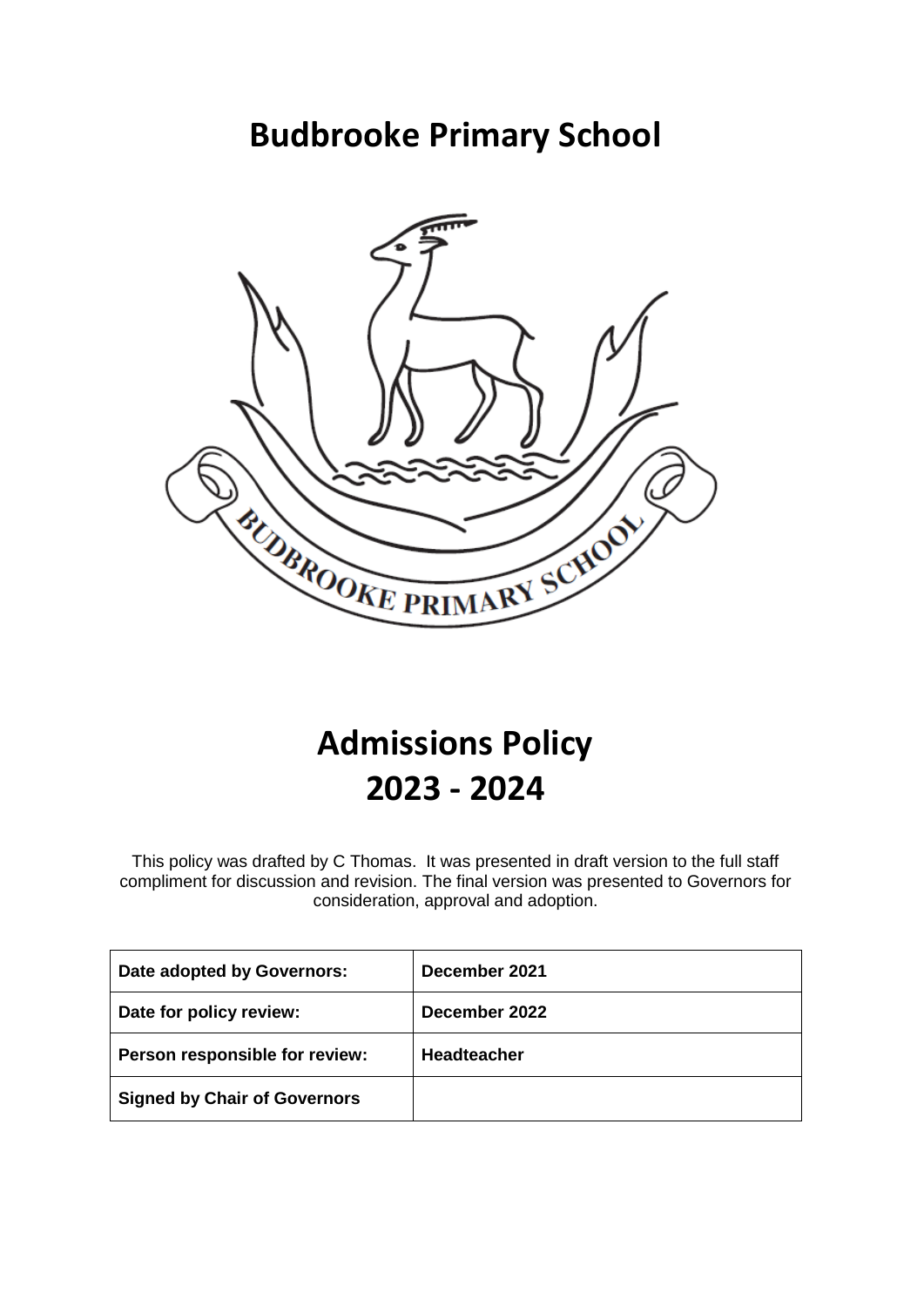# **Proposed Admission Arrangements 2023 - 2024**

## **1 Introduction**

The Community Academies Trust being the admissions authority propose the following arrangements for entry to the school.

The school's arrangements are part of the Warwickshire County Council co-ordinated scheme.

The Published Admissions Number for Budbrooke Primary School is 30. This is the number of pupils who will be admitted to the Reception class.

Details of the school's priority area can be found on the Council website: http://www.warwickshire.gov.uk/applyforschool

#### **2 Admissions Criteria**

In the event that there are more applications than places available the following oversubscription criteria will be used:

Please note that children with an Education, Health and Care Plan (EHCP) that names a school must be admitted and this may reduce the number of places available:

- 1a. Children in the care of, or provided with accommodation by, a local authority within England, and children who were looked after, but ceased to be so because they were adopted (or became subject to a child arrangements order or special guardianship order); (a copy of the interim / full care order, or a copy of the adoption certificate, must be submitted with the application)
- 1b. Children who have been adopted, either through a local authority or through a voluntary adoption agency that is registered with CVAA UK. This category applies to all adoptions which do not fit within Category 1a, including those which take place outside of English law; (a copy of the adoption certificate must be submitted with the application)
- 2. Children who are in receipt of either the Early Years Pupil Premium or the Service Premium, with no more than 14%\* of the places available to be allocated under this category. The child must be in receipt of the premium at the time the application is made, or have been in receipt at any point since the child turned three years old;
- 3. Children who are subject to a Child in Need Plan or a Child Protection Plan at the time of making the application, or who have been at any point since 1 September 2019, with no more than 9% of the places available to be allocated under this category;
- 4. Children living in the priority area for the school, who will have a sibling attending the same school in Years 1 - 6 at the time of admission in September 2023;
- 5. Other children living in the priority area for the school;
- 6. Children living outside the priority area for the school, who will have a sibling attending the same school in Years 1 – 6 at the time of admission in September 2023;
- 7. Other children living outside the priority area for the school.

Within each criterion priority is given in order of distance between the child's home and school. (shortest distance = highest priority)

Distance will be calculated by straight line measurement from the address point location coordinate of the of the applicant's home address (as set by Ordnance Survey) to the centre point (centroid) of the school in question. (All distances are subject to changes which may occur with updates of mapping data).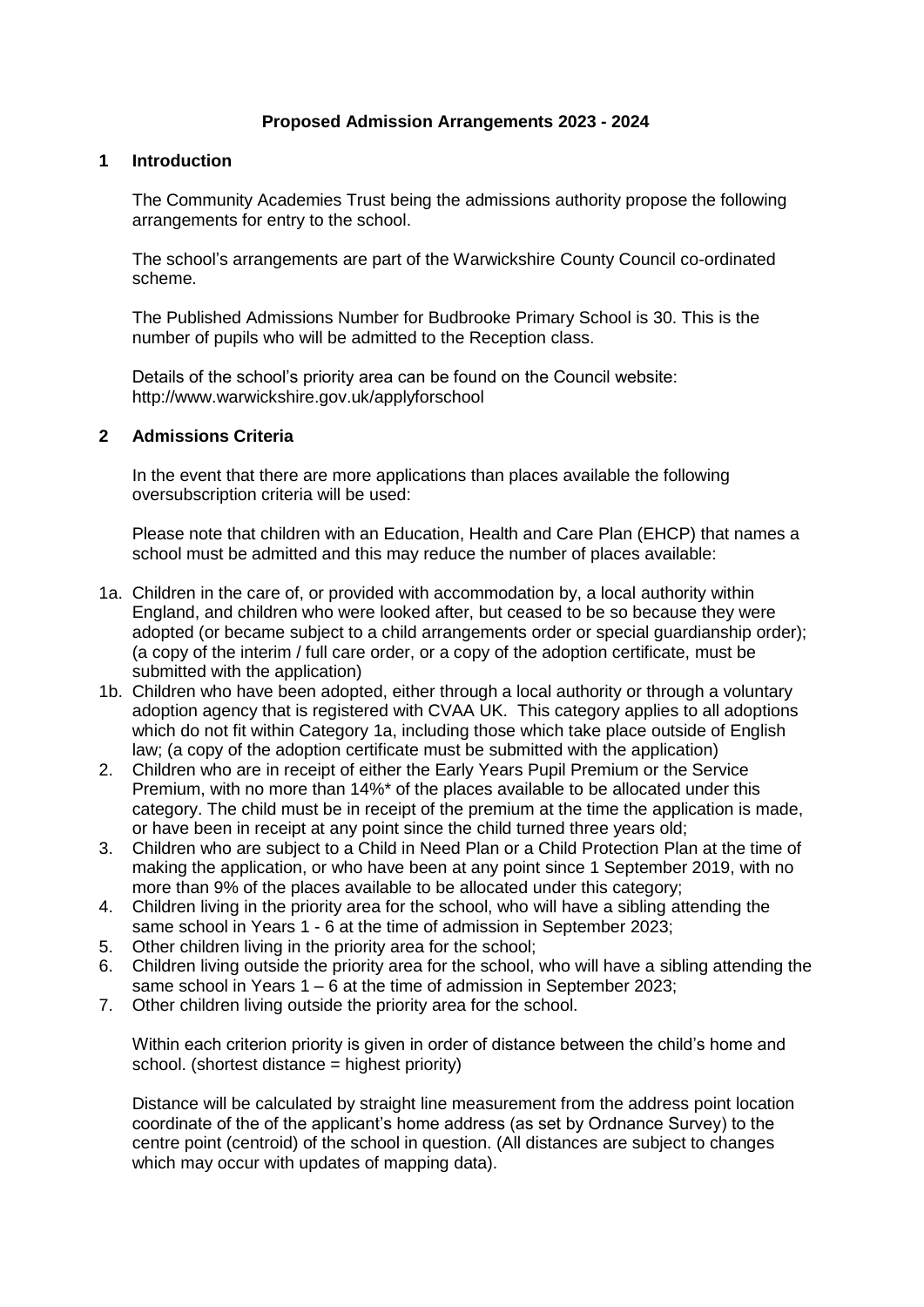# **3 Appeals**

Parents/carers will be informed by their home authority of their statutory right of appeal when they receive the outcome of their applications. Parents can appeal for any preference expressed, but not allocated, even if it was a lower preference than the one offered.

Appeal forms are available from the Local Authority.

## **4 Waiting Lists**

Waiting lists will be held by the Local Authority.

Waiting lists are compiled in strict priority order against the published oversubscription criteria. Offers will be made from the waiting lists as vacancies arise. A child's position can move both up and down the waiting list as other pupils are added to the list.

Late applicants are not penalised when added to waiting lists, and the amount of time a child has been on the waiting list is irrelevant.

Waiting lists will be held until the end of the Autumn term. The parents / carers of all children on the list will then be contacted and asked if they wish their child to remain on the list. Parents / carers must respond within the relevant timescale. If they do not register their continued interest their child will be removed from the relevant list.

#### **5 In-Year Admissions**

In-Year admissions for Reception through to Year 6 are applications to enter a year group that has already started at the school. Warwickshire County Council will be responsible for co-ordinating in-year applications for all of the children wanting to come to the school. Therefore, parents seeking a place should complete the Council's In-Year Common Application Form and return this form directly to the Council. The council will then liaise directly with the school.

# **6 In-Year Fair Access Protocol**

Within Warwickshire, schools operate an in-year fair access protocol to ensure that outside the normal admissions round, unplaced children, especially the most vulnerable, are offered a place at a suitable school as soon as possible.

Warwickshire County Council will be responsible for implementing the school's in-year fair access protocol. If your application for a school place falls under the IYFAP then you will be notified of this when we receive your application. Further information is available in the Warwickshire primary admissions booklet.

# **7 Definitions**

#### **Looked After Children**

Children in the care of, or provided with accommodation by a local authority (under Section 22(1) of the Children Act 1989) and children who were looked after, but ceased to be so because they were adopted (or became subject to a residence order or special guardianship order).

#### **Siblings**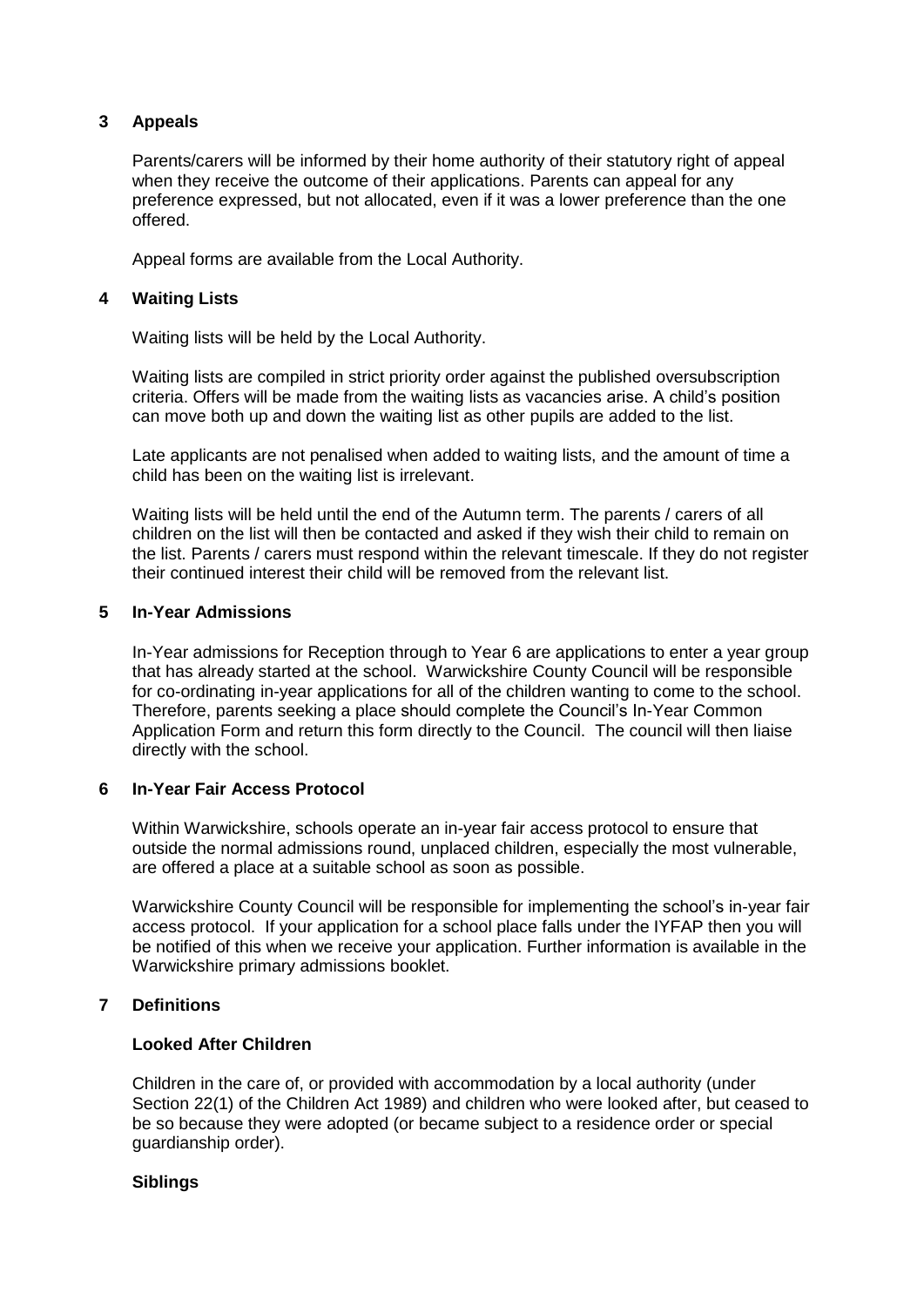Sibling is defined in these arrangements as; a brother or sister, a half brother or sister, an adopted brother or sister, a step-brother or sister or the child of the parent's partner where the child for whom the school place is sought is living in the same family and at the same address as that sibling.

## **Home Address**

Where the child normally resides / sleeps when they attend school. Addresses involved in child minding arrangements, whether with professional childminders, friends or relatives, are excluded.

Where a school place is allocated on the basis of an address which is subsequently found to be different form the child's home address that place can be withdrawn. This includes situations where the address used to allocate a place changes prior to the place being taken up.

# **Priority Area**

The Priority Area is that which is stipulated by the Local Authority.

#### **Postal Address File (PAF)**

The address point location co-ordinate of the applicant's home address as set by Ordnance Survey.

#### **Applications made from the same multiple dwelling sharing a single Postal Address File (PAF) / Other applications where the distance from home to school is identical**

Where required, individual priority for such applicants within a particular criterion will be set by random allocation (lottery). The draw will be carried out by two officers of the Admissions Service in the presence of a Local Authority Solicitor from Law & Governance Division. The order of draw will be recorded and countersigned at the time.

#### **Separated Parents**

Where a child lives with each of their parents at separate addresses, the qualifying address will be the one where the child spends (i.e. sleeps) the majority of the school week. If the child spends exactly equal amounts of time in the two addresses the parents themselves will be asked to nominate which address they wish to be the child's main address for school admission purposes.

Should they fail to do so by the published closing date the Council, in consultation with the admissions authority has the right to nominate the address that it considers appropriate. In the case of disputes between parents, there is an expectation that parents will resolve these amongst themselves and make a single application which both are in agreement with.

#### **Twins, Triplets or other multiple-births**

Where the final place in a year group is offered to one of twins, triplets or another multiple-birth child, the admissions authority will normally offer a place to the other multiple-birth Child(ren) even if this means going above the school's Published Admission Number.